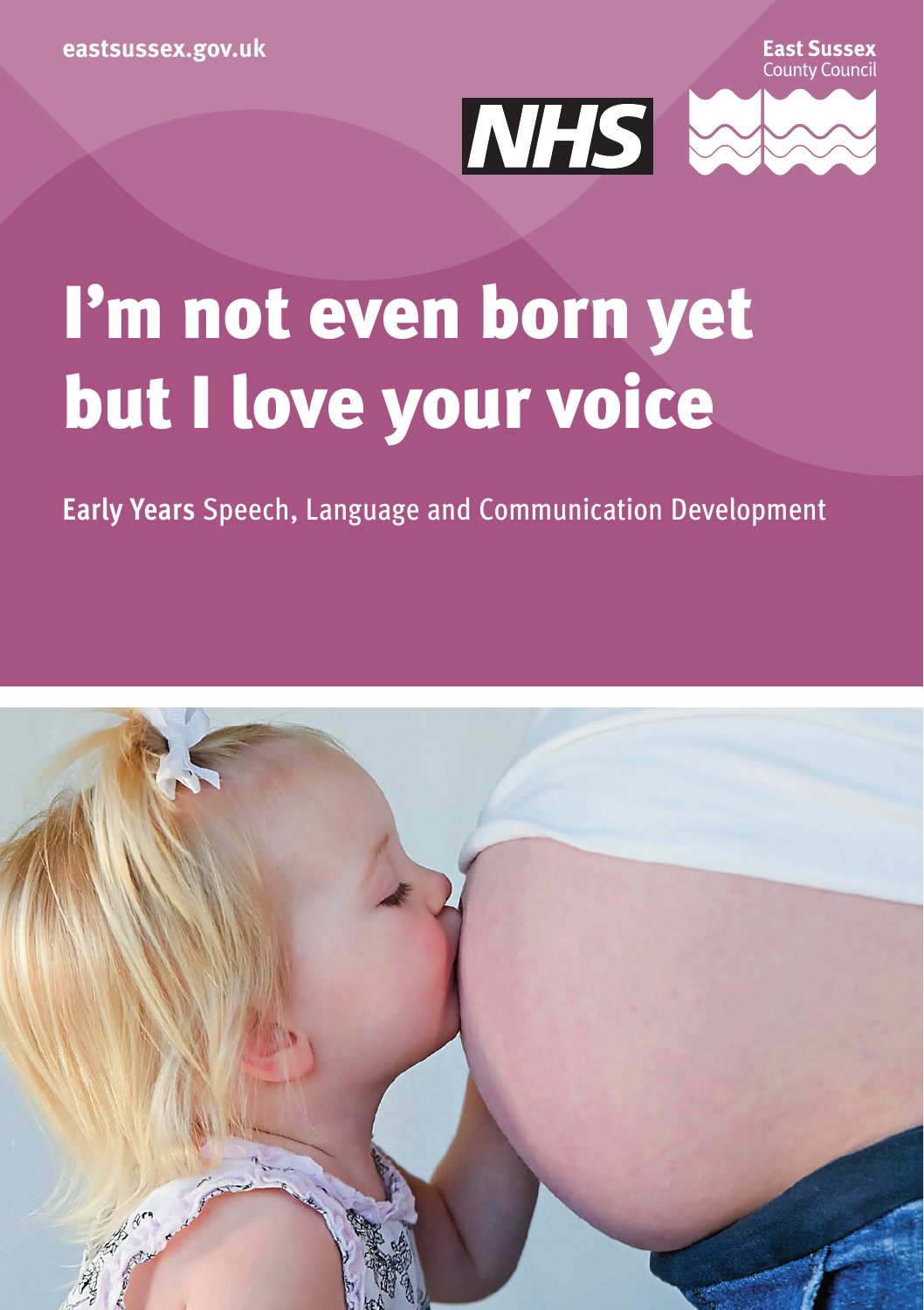### Your baby can do all these things while still inside your womb:

- hear from 23 weeks
- begin to think from 28 weeks
- recognise your voice and those of other familiar adults
- move their body in rhythm to your speech
- feel comforted by familiar voices
- respond to loud or unexpected noises; for example kicking
- develop their first music preferences
- taste some foods you eat; for example vanilla, garlic or mint
- use facial expressions in response to different sensations; and
- experience your emotions through hormones that enter through the placenta.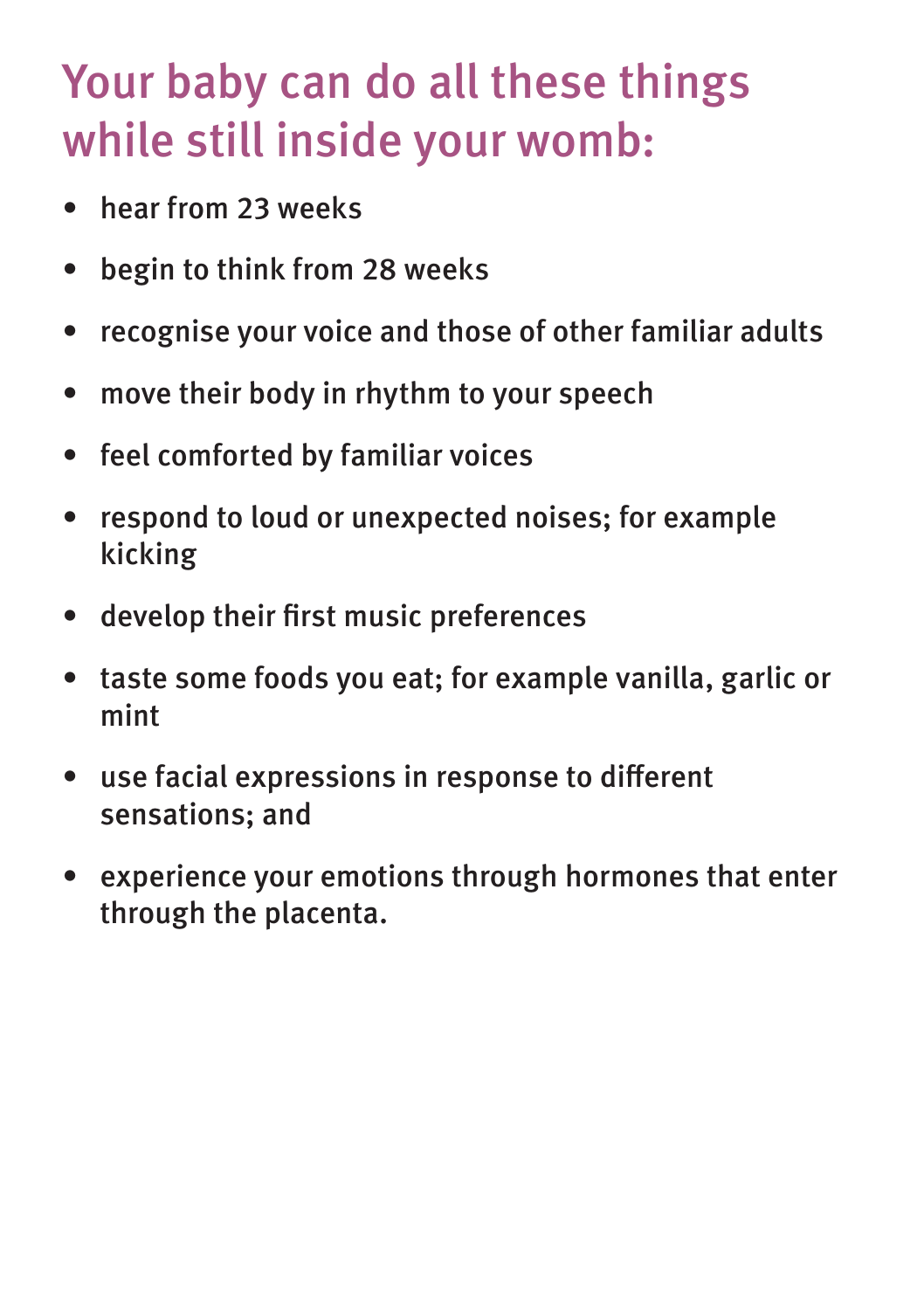## Helpful hints for new babies